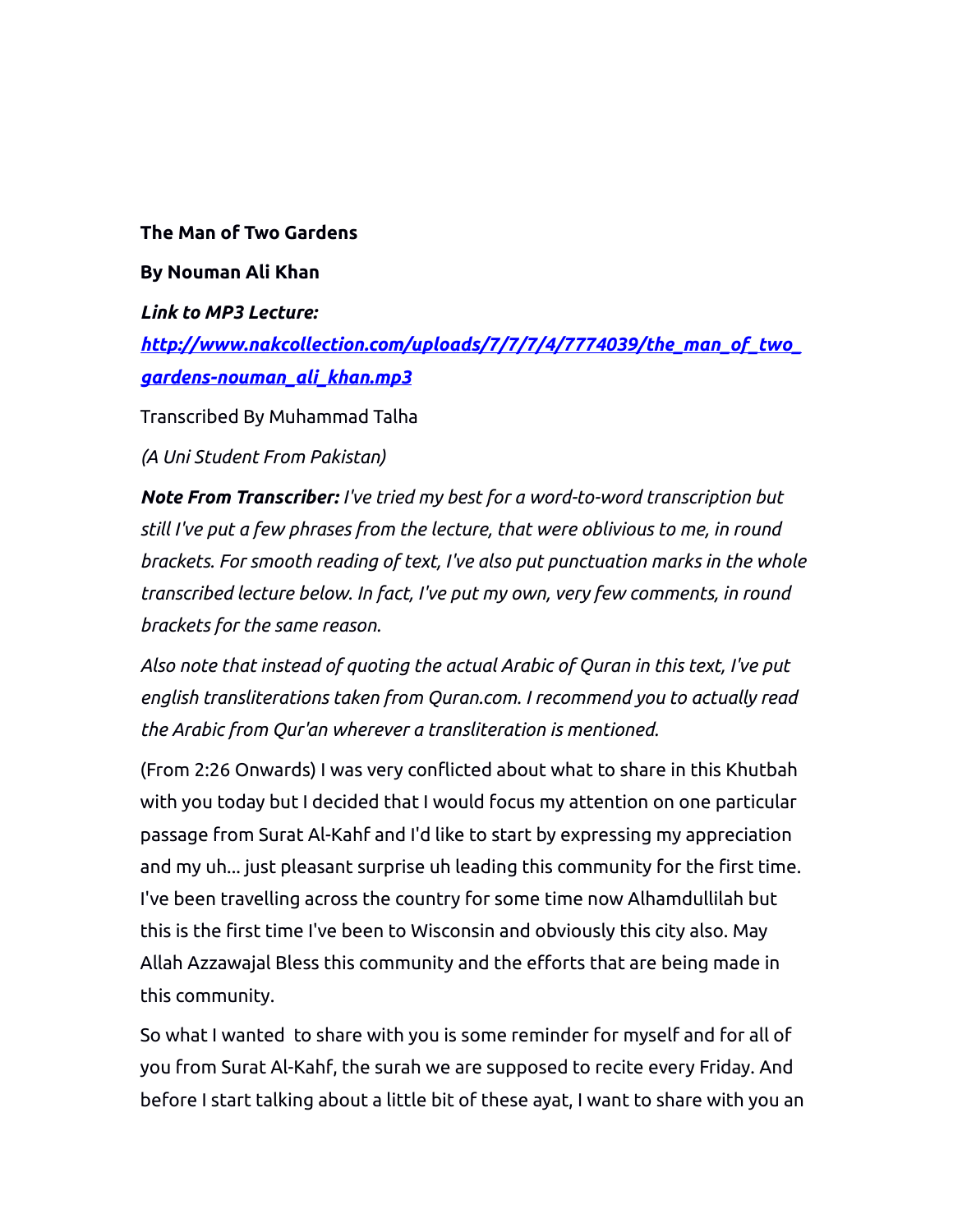observation that I've been sort of on the side (of) making about our community and communities across the world in general uh sociological fact that there are a lot of lot of families in the world it doesn't even matter if they are Muslim or not but they push their children to be successful. This idea of wanting your children to be successful is very common. Doesn't matter if you are a hindu family or a buddhist family or -you know- your'e a Western european family or an American family or -you know- Arab family it doesn't matter, we want our children to be successful. And we define that success in very specific or very similar ways... for instance in Chinese culture, they are considered successful at the point where your children (have) obtained a high degree in education they've obtained a career they own a property they own some part of real estate -you know- and they've made it and they've paid those things off and now they are considered successful and they work and they work and they work towards those things.

And actually in some aspects of that culture, families compete with each other and the parents, they get together and they share notes on their kids; "well my kid already finished law school" and "my kid is in the middle of med school but he'll finish soon" and "he has already bought this" and "he has already bought that" so actually they compare with each other and when they find out one of the sons in the community has gone further, they all humiliate their own children saying "Why can't you be more like him?" but you know one thing ! I realise; that's not just Chinese culture, that's Muslim culture too now. Across the border and across ethnicities and cultures, we push our children to be successful, we look at other families and their kids and what they've obtained and what schools they went to and what degrees they got and where they bought a house and how leveraged their wedding was and we want ours to be the same or we are in this competition all the time and actually the more you dont look at your child or your success even as a person yourself, you dont, even all the time, look at your own success looking at what's good for you or not, you are always comparing your child to somebody else. You are constantly comparing, "well they did this" and "somebody else did that" and that was put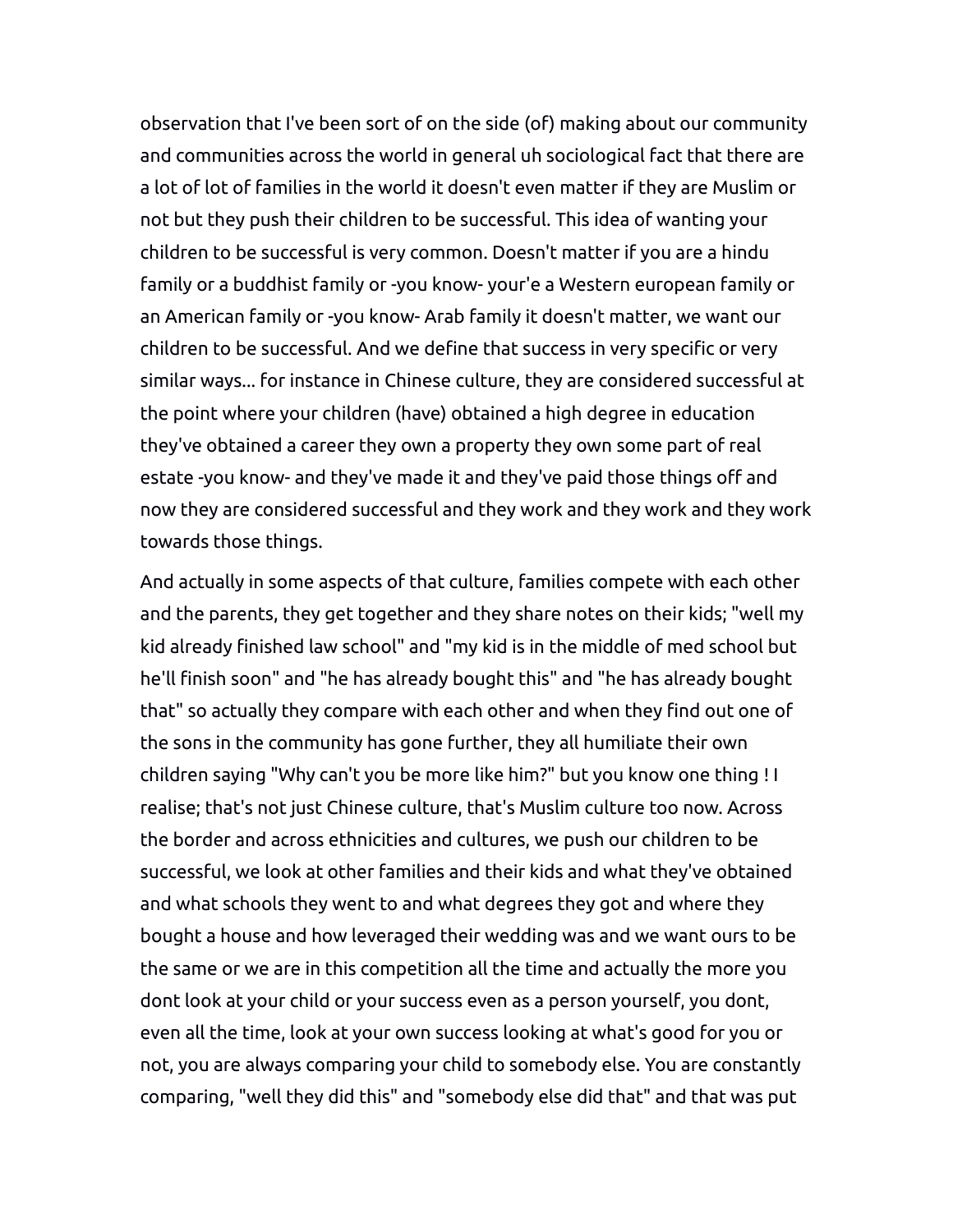into many of us by our parents themselves who used to put us and our siblings in competition. They used to tell you when you were little, "why can't you be more like your brother", "he did all of these things and how come you can't do that". So if one of you -you know- if you have a brother who went to med school well your Qadr has been written right so cause if you went to med school your parents are gonna say, "well your brother did it what's wrong with you. why can't you go?" -you know- it doesn't matter what you are created for now you've been created for med school. One of my friends told me, one of the scholars I respect a lot told me, "You know the great minds of western society people like -you know- even in film for example Steven Spielberg, if Steven Spielberg was a muslim he'd probably be a doctor he wouldn't be a producer". Right. So we have certain definitions of success and we push our generations in that direction.

I wanted to share this passage with you because in this passage Allah Azzawajal talks about two muslims, two muslims, that are neighbours to each other. One of them is pretty wealthy and the indication that he's so wealthy is that Allah Azzawajal makes it a point to mention his assets. Now think about that. Allah dedicated ayat of the Quran to describe the assets, the things that this guy owns. That's a pretty big deal that Allah Azzawajal would do that. Then I told you there are two people right, so if you describe the assets of one then you should expect that the assets, the ownership, the property of the other should be described also. But what you, very interestingly find is; Allah Azzawajal dedicates two ayat describing this person's assets (i.e.) the first farmer, gardener, his assets, but the other guy is so negligible in what he owns Allah doesn't even mention it. What he owns isn't even brought up. So he is, it goes without saying, he is not doing that well financially(i.e the second guy). He is, times have hit him tough. And this conversation happens between this very wealthy, I am telling you again, muslim and another muslim. These two muslims are having a conversation. And this conversation is recorded. So let's take a peak inside this dialogue that happens and how I wanted to share with you this , a living conversation. It's not just a conversation that happened many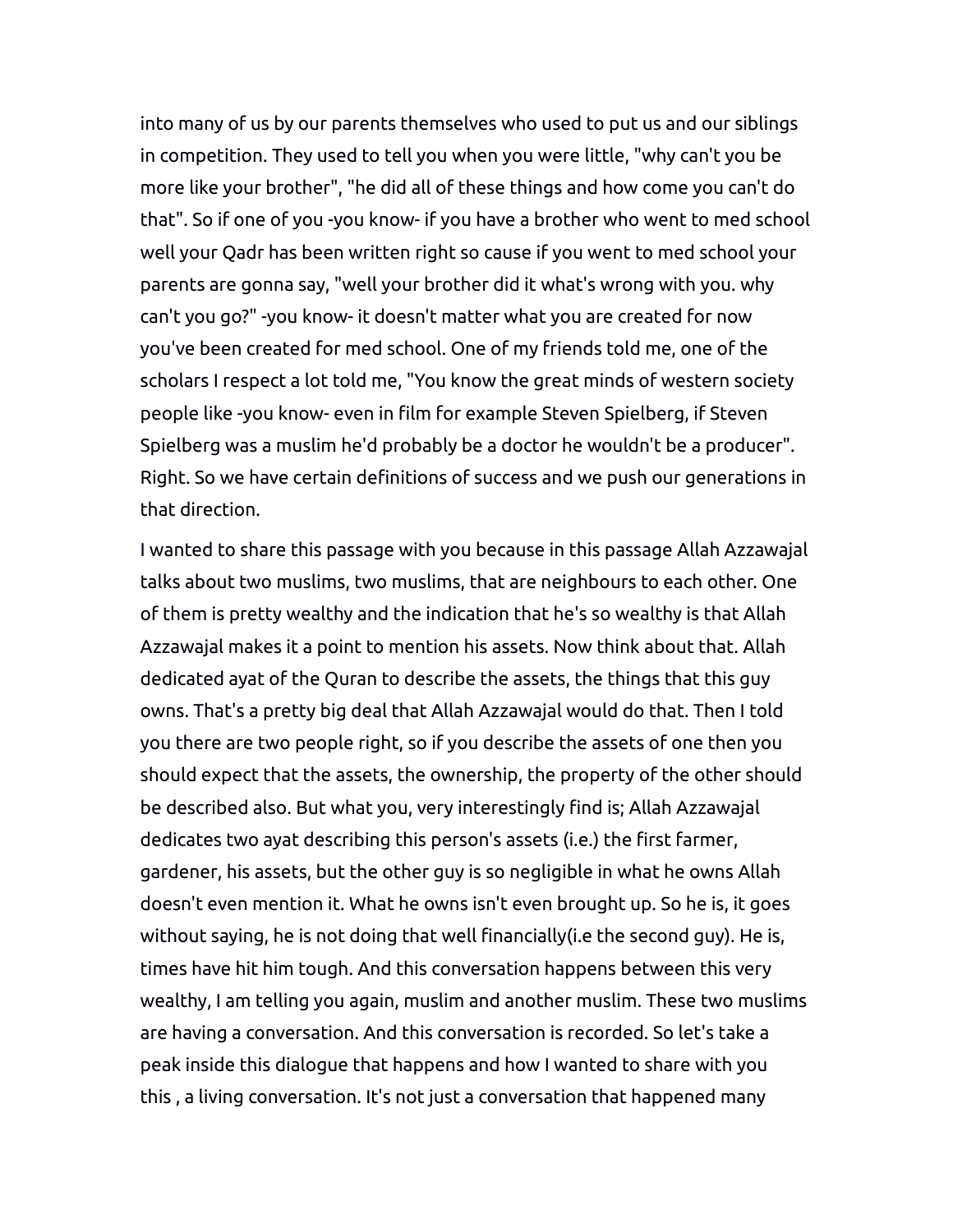thousands of years ago and Allah Azzawajal gives us a glimpse of it, this conversation happens everyday between people like you and me.

So Allah Azzawajal says:

(Transliteration of 18:32) "Wadrib lahum mathalanrajulayn...."

Give them the example of, strike the example for them, of the two men...

"...jaAAalna li-ahadihima jannataynimin aAAnab..."

For one of those two men, we gave him two gardens. So one of this guy doesn't even has one property, he has two properties of grapevines "....min aAAnab....".

I used to live in Long Island at some part of my life in New York. And some of the most expensive real estate of Long Island is the vineyards, all the way out east by -you know- by the water almost. And these are some of the most expensive real estate even in the country. Vineyards are not cheap. The're expensive to maintain, they're not like any other crop. You have to take a lot of care of them. They are very delicate plants that can't even stand on their own, you have to put sticks in the ground and they wrap themselves around the sticks, the trellises, they wrap themselves around. So they're not, they don't manage themselves. You know how some plants they grow on their own and they can stand on their own and you don't have to take care of them. These are very delicate plants. They require constant care. And if they require constant care you need a lot of employees, don't you. You can't just go around them and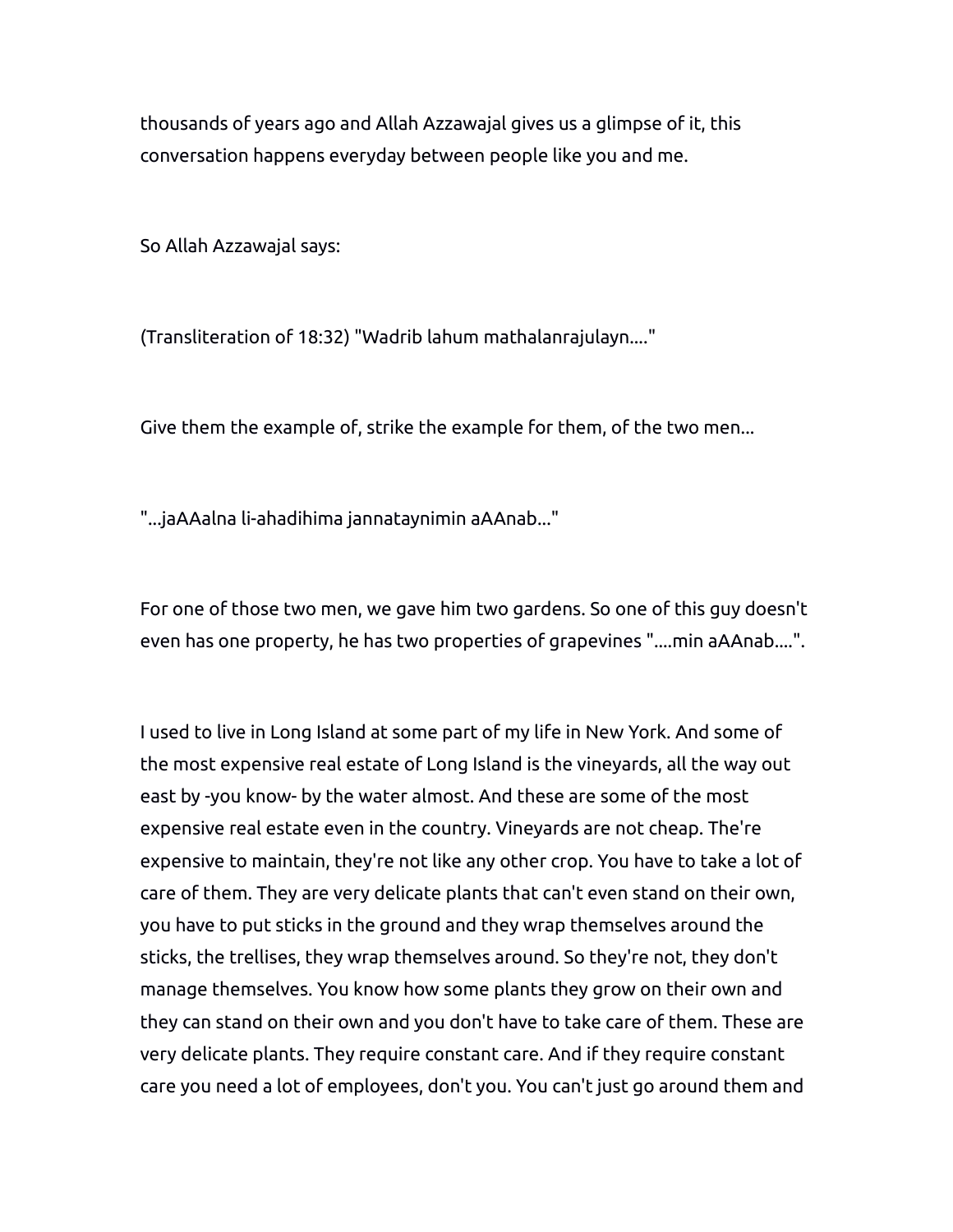you can't take care of a massive giant farm all by yourself yourself. You have to hire people to do that.

So the guy that owns two farms, it kind of goes without saying that he probably had a lot of employees. He had manpower behind him and Allah Azzawajal described him as such.

So He says:

"...jannataynimin aAAnab..."

And Allah Azzawajal says, so he has gardens of grapevines and of palm and He goes further to say:

"...wahafafnahuma binakhl..."

(We) fortified his gardens with palm trees.

Now this, very very interesting, I want you to imagine this picture; there's grapevines, these really delicate plants in the middle. A huge field of them. And all around there are palm tress. Like the fence, there's not a wooden fence but it's a fence of trees. And that's important because if the wind blows these plants can get damaged. So here's idea of protecting these plants is to put these gigantic palm trees all around and that's a security system. So when the wind hits, it hits the trees first. It doesn't hit the plants first. So not only does he have a very good investment, he's gotta very good security system too. And obviously the palm trees themselves are producers of wealth for him. So he has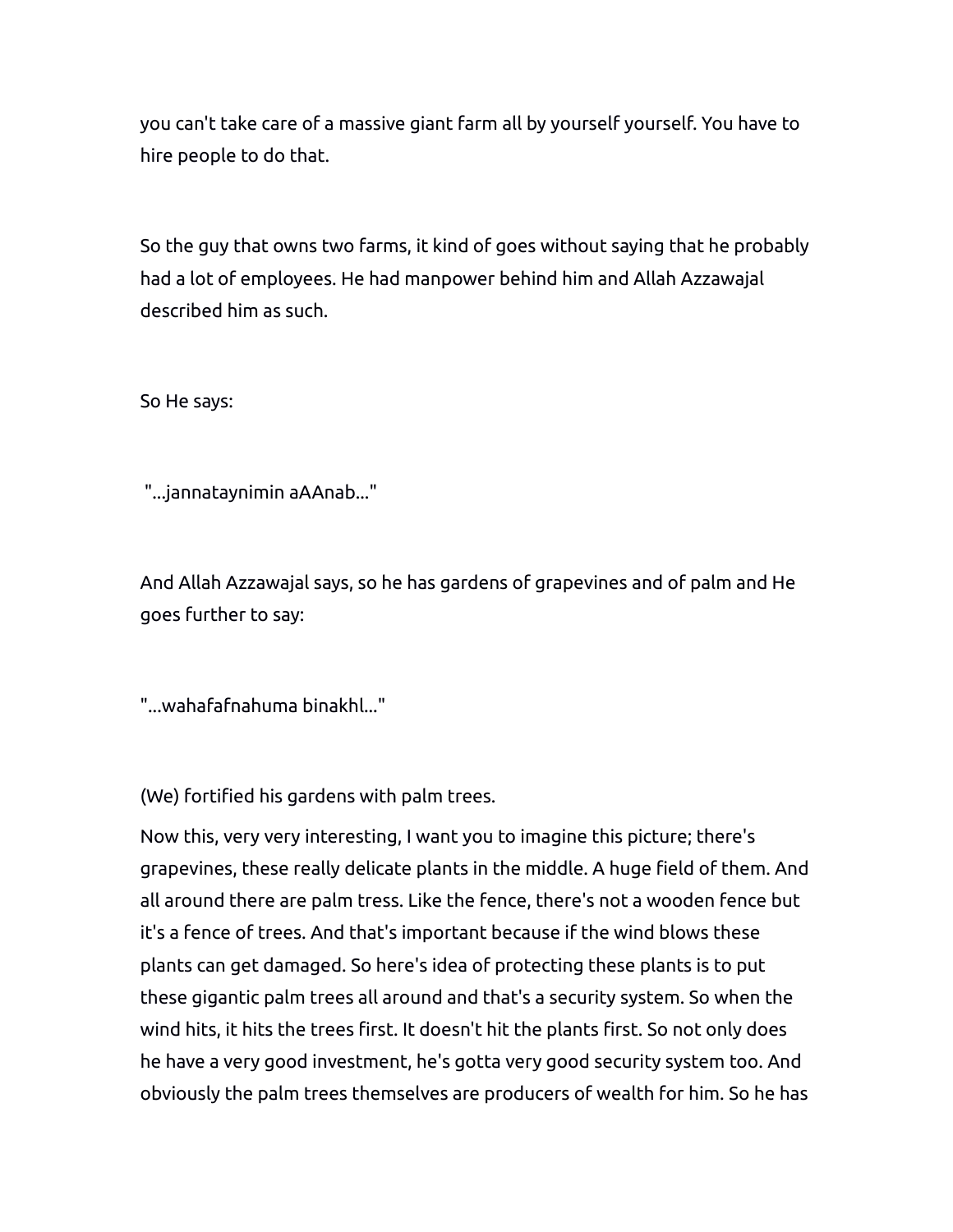got money on top of money on top of money. "...wahafafnahuma binakhl..."

But you know additionally what you need, you need other kinds of crops too.

"...wajaAAalna baynahuma..."

Actually, before I go there, Allah Azzawajal says:

"...wajaAAalna baynahuma zarAAa..."

In between the two of them, there were also additional farmland.

So this is just two of the things he has that Allah highlights, the more exotic assets, he has even more.

(Transliteration of 18:33) "Kilta aljannatayni atat okulaha..."

You know those of you, well we many of us are not in farming, but those of you that come from backgrounds that you know about farmland and farming, it's a very stressful work. You have to work the entire year and it's -you know- now many of you have jobs (such that) you get a pay check every week. Or you get a pay check every two weeks. In farming you get one pay check a year. You have to work the entire year and at the end (of the year) when the crop comes out, that's when you get paid. And even that pay check is not guaranteed. It's not guaranteed because it could be there is a drought or there are insects that came into your farms, something went wrong. There was overheating. Right. There was a flood. All kinds of problems can happen and your entire year's of work is gone. And this, blink of an eye and it's gone. And you can't recover. That's the life of a farmer. It's very very stressful. It's very difficult. But Allah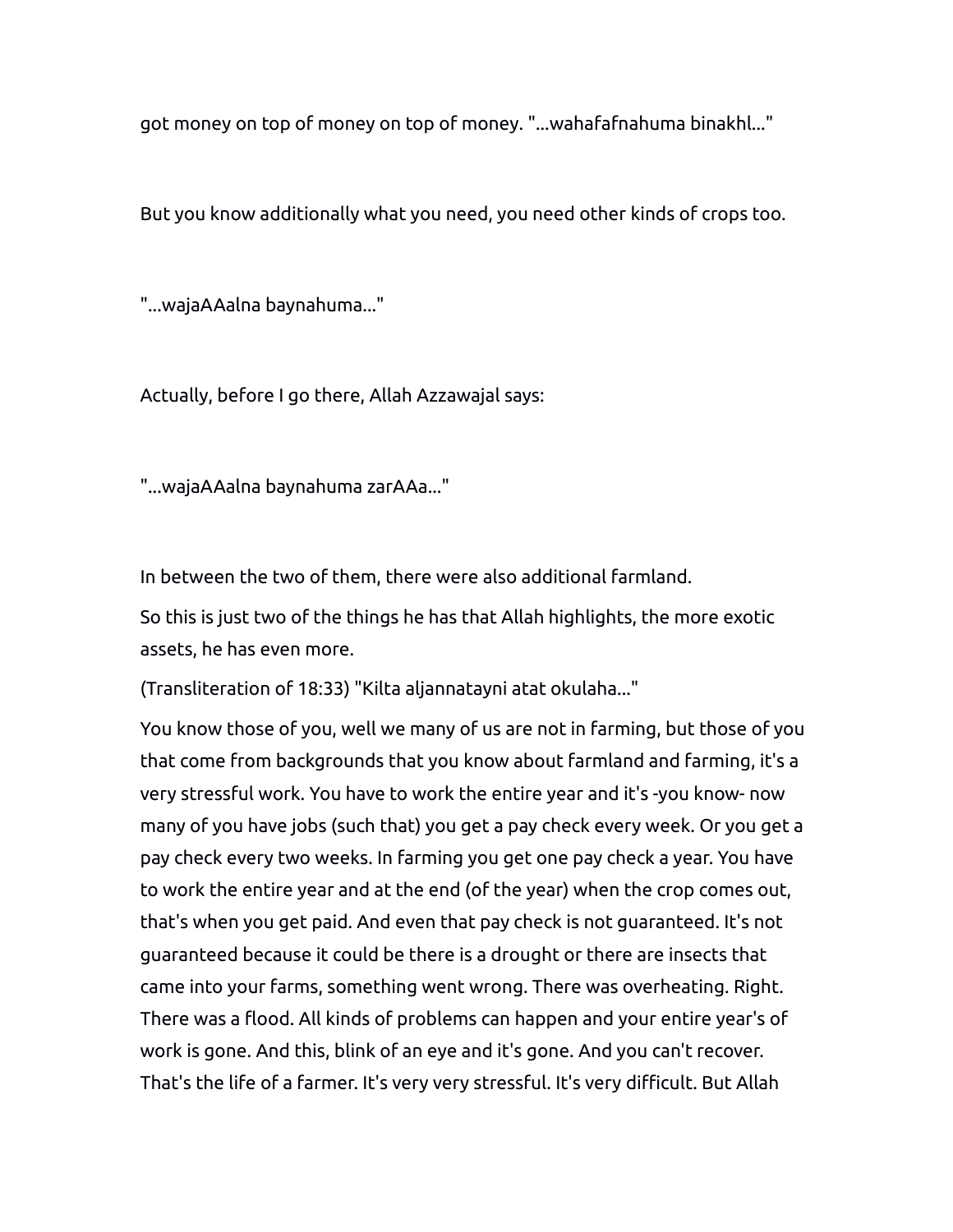Azzawajal describes this farm as:

"...atat okulaha..."

(If) used to get both of these gardens, they used to produce their food. In other words, they were doing - there were at a 100% production. Year after year after year, things were going well. No weather problems, no insect problems everything was taken care of. So if -you know- and in farming if things go well you make a lot of money. You make a lot of money. So he was doing very very very well. And so Allah is still describing the first neighbour. He hasn't even talked about the second neighbour yet, Subhanahu Wa Ta'ala. And he says:

"...walam tathlim minhu shay-an..."

You know how you say (my) farm produced 80%. 50%. 70%. "...lam tathlim minhu shay-an..." Not a thing was missing. Not one plant didn't produce. He was getting a 100% out of his farm.

"...wafajjarna khilalahumanahara"

And the only thing missing now in the farm -you know- if you travel in the mid-west especially, you will see farms that are being irrigated by these machines that spray the water. So what if- one in old times you had to have animals that go and deliver the water every place. So Allah Azzawajal says that between the two we had caused the spring to come out. So he's got two gardens -two huge properties- and between them there is a water supply by Allah Azzawajal. And He takes credit for it Himself. And that's the thing I wanna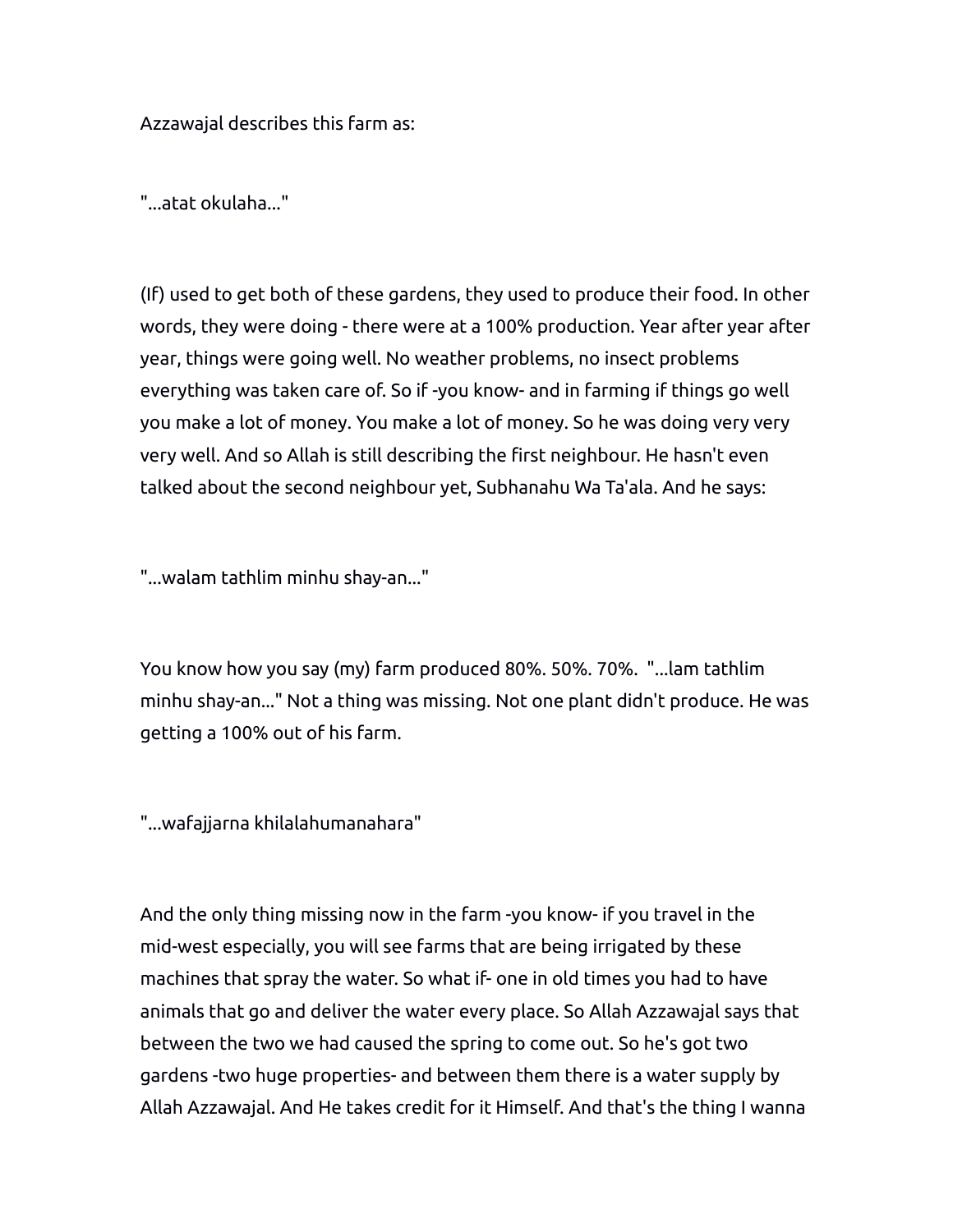highlight and go back a little bit.

Allah Azzawajal says: (in 18:32) "...wahafafnahuma binakhl...". He says (in 18:33) "...wafajjarna khilalahumanahara". Every time Allah mentions his assets, He says "We" fortified it with palm trees. Allah Did. "We" made a spring flow from in between. He didn't say the farmer owned it. Allah Says , "I Gave it to him"." I Gave it to him". "I Gave it to him". So through-even before we get to the lessons of the ayat- we are already being taught lessons; this rich man is not rich because he's very intelligent (or) he made some very smart investment decisions. He's rich because Allah made him this way. Allah took credit throughout the ayat even. Even if you are reading these ayat you don't think, "Wow this guy must have been a really good businessman". (instead) You are thinking, "oh Allah really blessed him". Allah doesn't take credit away from Himself as even describing his assets.

Now what happens one day.

(Transliteration of 18:33) "Wakana lahu thamar..."

And the one who used to own a lot of fruit, in other words the guy that had a lot of wealth. The wealthy one. He's one day in a conversation with his buddy next door. The guy next door -you know- he lives in one of those old homes that you think should be demolished and then it should be rebuilt nicely. He lives in one of those properties -you know-. And he's next door. So one day they are just -you know- talking to each other and it just comes out.

"...faqala lisahibihi..." He says to his companion, the guy he sees all time.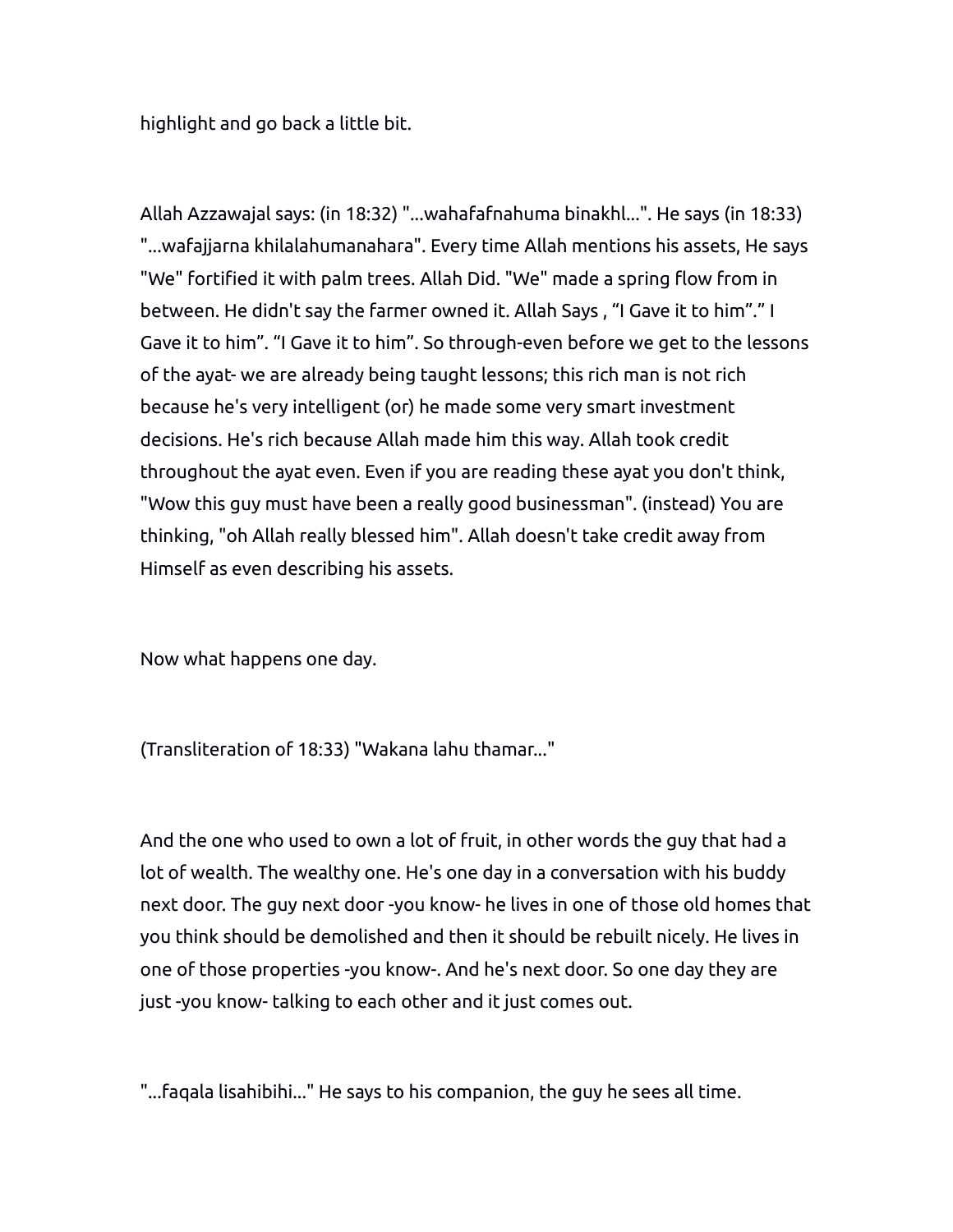"...wahuwa yuhawiruhu.." And in the middle of just kind of conversing with him. *(A Few Arabic Phrases Missing)* He's just talking to him. They are just chit chatting. And in the middle of the conversation, he slipped in something.

"...ana aktharu minka malanwaaAAazzu nafara" You know I'm more than you when it comes to money. And I do have a lot more than you when it comes to manpower, children, sons, helpers, employees. I've got a lot more than you. Well you have to understand this is not how you would imagine; the rich guy came out of his house, went over to his neighbour, knocked on his door, the neighbour opened his door and he (the rich guy) said, "By the way I wanna tell you I'm richer than you, Salam o Alaikum!!!". That's not how it happened. That's not what's being told to us. "...wahuwa yuhawiruhu.." is important because they are talking about other things. And he -kind of- slips it in. He slips it in. He let's him feel like he's poor and the other guy is rich. He doesn't say directly. He inserts it in the conversation. So -you know- for example you have, some of you younger guys go to college. And Alhamdullilah you come from wealthy families. So you drive your BMW in the school. And you have a friend who also goes to the same college but he's -you know- he's barely making tuition. He's living in an apartment with like 8 other guys cause he can't afford it. And he takes the bus there or walks to school and you are like, "Yeah man just got the *(Some Car Name Is Mentioned Here).* Good deal. It's just 25 thousand. But it is a good deal though. How did you get to school?" -you know- You kind of just slip it in like poke him a little of it. You are not saying directly, "I am wealthier than you are sir, Salam O Alaikum". You are not doing that. But you are making him feel insignificant. Some of you always do this. *(Some phrases missing from [00:15:02] - [00:15:21]).* Poke people. Let people know that you've got more than them. You don't say directly. You see -you know- you attack people and make them feel less by what Allah has given you. And this attitude even you are not saying it directly, you are not saying anything - and if you talk to him (i.e if you talk to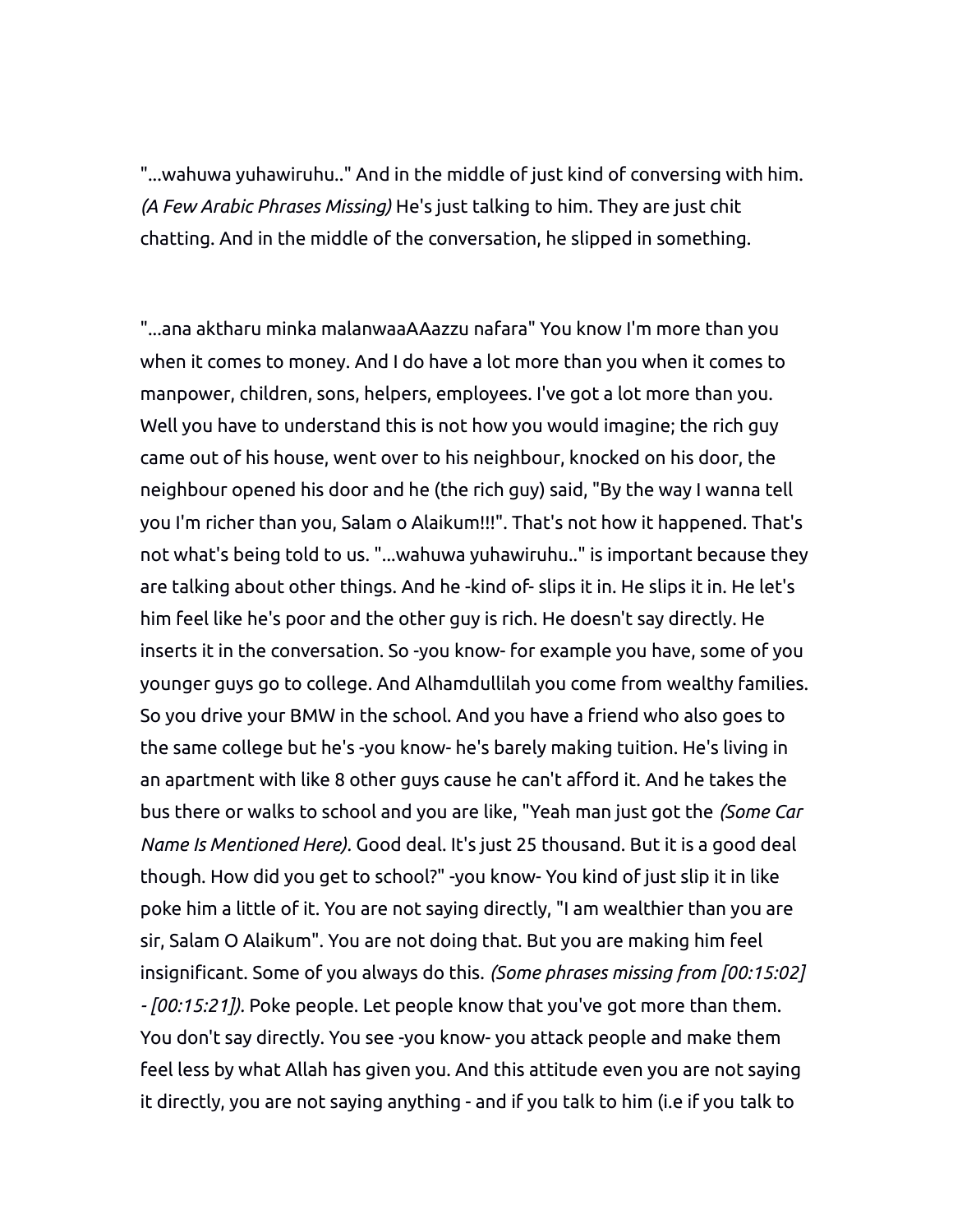the one who's speaking in condenscending tone), "Why do you talk like that?" (He would be like,) "I didn't say anything. I was just talking about my daughters living" (or) "I was just talking about this car, it was really good deal" (or) "I didn't say anything hurtful". You can defend yourself very easily. Even if this farmer was stopped and told, "Why do you talk like(that)?". He goes, "I was just talking man. I am just saying. It's no big deal"

"...wahuwa yuhawiruhu..."

"...ana aktharu minka malanwaaAAazzu nafara" I have more authority when it comes to employees, "Yeah just -you know- this year I am downsizing. I only got my 15 employees this year. You work by yourself right?" (the other one would reply,) "Yeah" (he would continue,) "Good luck with that". It's just this kind of condescending behaviour. And there's more before we go on. -you know- in Muslim community (even) in all societies, in all societies, one of the great sources of corruption is wealthy people imposing their lifestyle as a standard on poor people. So poor people feel like they are living a miserable life until they live the life of rich people. So you will find in struggling communities across the world and United States is no exception - in the Muslims the easiest example they give is the wedding, easiest example of all. Your family has a modest income. Maybe you make 50,000 dollars a years. Maybe you make 70,000 dollars a year. Whatever your situation is. You have rent to pay. You have the house to pay for. You have education bills to pay for. But you know what your cousin who's very wealthy family, their wedding was 200 thousand dollars (or) their wedding was 80 thousand dollars. The mehar was this much. The party was this much. The catering; They had ten parties before they had the nikkah. And now it's your cousin you are like, "We can't do a simple wedding. We have to keep up. What are they gonna say? What is your uncle gonna say? What are people gonna say? What is this one gonna say? What is that one gonna say?" And As a result, what you do is you put yourself in extreme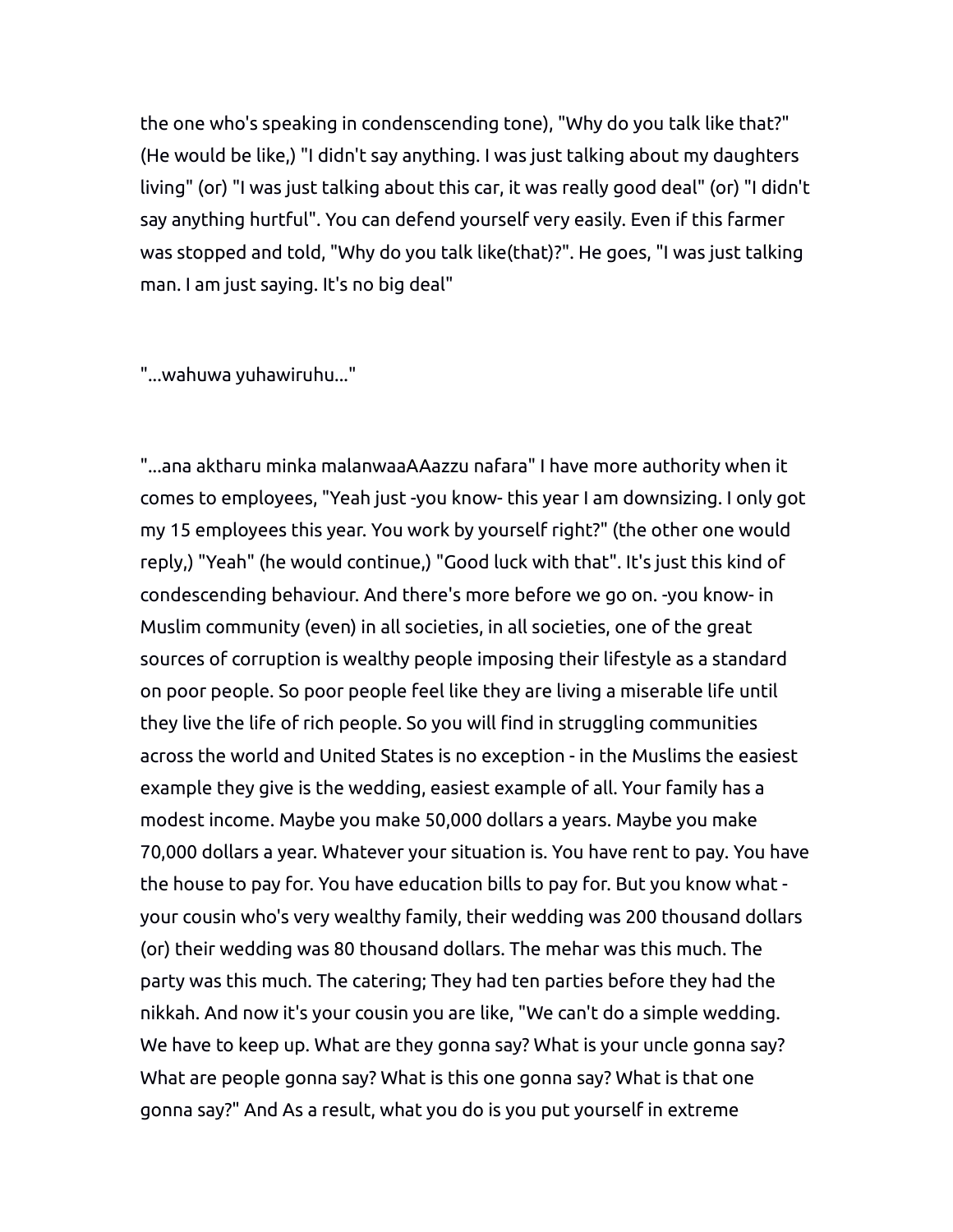difficulty. So that you make it look to people for those two days, you make it look to people like you are pretty wealthy too. Even if you have to pay off ribba loans for the next ten years for that one day of wedding. And start that new wedding couple off in financial catastrophe. What a way to start a married life! Even if you have to do that just to make sure people see us as keeping up with everybody else. This pressure can destroy families. It can destroy families. It creates hatred in society too. You know the place where I originate from, in Pakistan, you have sometimes people that are very wealthy living right next to people that are extremely, extremely poor. And when they'll have weddings in their family, they'll -you know- they'll set up tents in the entire block and they'll invite thousands of people to the wedding. And they'll have hundreds of employees. Hundreds upon hundreds of employees just cooking food. Right. And each one of these cooks, each one of these cooks, one of these cooks has four daughters and he can't get one of them married. And he looks at this party for one wedding and he says, "Man in this kind of money we could've gotten our entire village married" -you know- and he looks at that wealthy person and he's working for him but he hates his guts. Because there is a hatred being developed. By people who show off their wealth in this lavish way especially in the face of the poor. Who (knows) what we are being taught.

So This is not just an ayat we pass by ; like a cool story we teach at Sunday School. These are teachings for how to live as a community. How not to be lavished. How to not to impose our wealth on others, to put standards on others. We've convinced ourselves until you buy a house and until it looks like this and this and this. Until it's something that people come to and they park in the driveway and they go, "WoW! That's nice". Until we do that we have failed. Our children are failed. "They still live in an apartment. Astaghfirullah Al Azeem. "How can they live in an apartment!!!" -you know- "Why haven't they bought a house yet". "How can you still have that car!!!". "Why haven't you bought another car again!!!". -you know- And we put those standards on them. We're just like this farmer sometimes.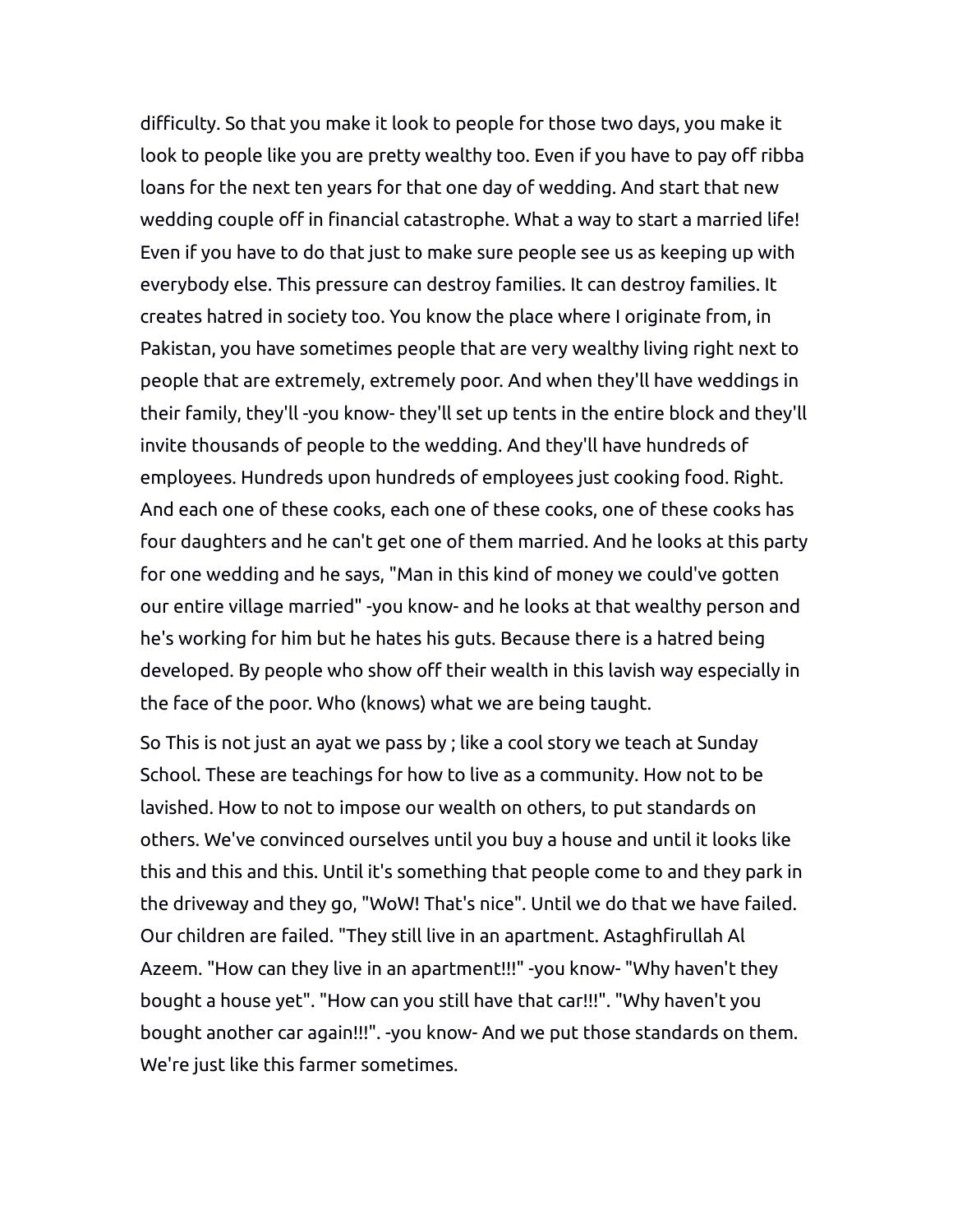What does the other farmer say? The other farmer's response. And by the way he (rich farmer) talk's insultingly to this (poor) farmer and we don't hear a response from this (poor) farmer. The other guy, the neighbour (i.e. the poor one) he didn't say anything. -you know- what that suggests; sometimes you are so embarrassed, you don't say anything. He's put in a bad situation so he doesn't say anything. Now the rich guy goes back into his house. He was just visiting his neighbour. Time to go back to his mansion, his great farm.

(Transliteration of 18:35)"Wadakhala jannatahu wahuwa thalimunlinafsihi..."

And he enters his garden and he's wronging himself. By the way what's beautiful is, in the previous ayah he had wronged his neighbour. He was mean to his neighbour, wasn't he*.(Some arabic phrases are missing here from [00:20:06] - [00:20:14]).* He wronged himself. He was only harming himself by these kind of words. He was blinding himself from reality. He forgot that the one who made him rich, in the beginning of these ayat as Allah describes, wasn't him; it was Allah. Allah had made him rich. It wasn't him. And he goes inside and he says something of very interesting confusion that many muslims suffer from. And it's not just muslims, many christians suffer from it. But we too; it's surprising that muslims suffer from it and we're people of Qur'an. We're people of teachings of Muhammadur-rasool Allah S.A.W. He (the rich neighbour) says:

"...ma athunnu an tabeedahathihi abada"

"I don't think this stuff is ever going away", "I think my business plan is pretty solid", "I've made some very smart investments", "I've put the security system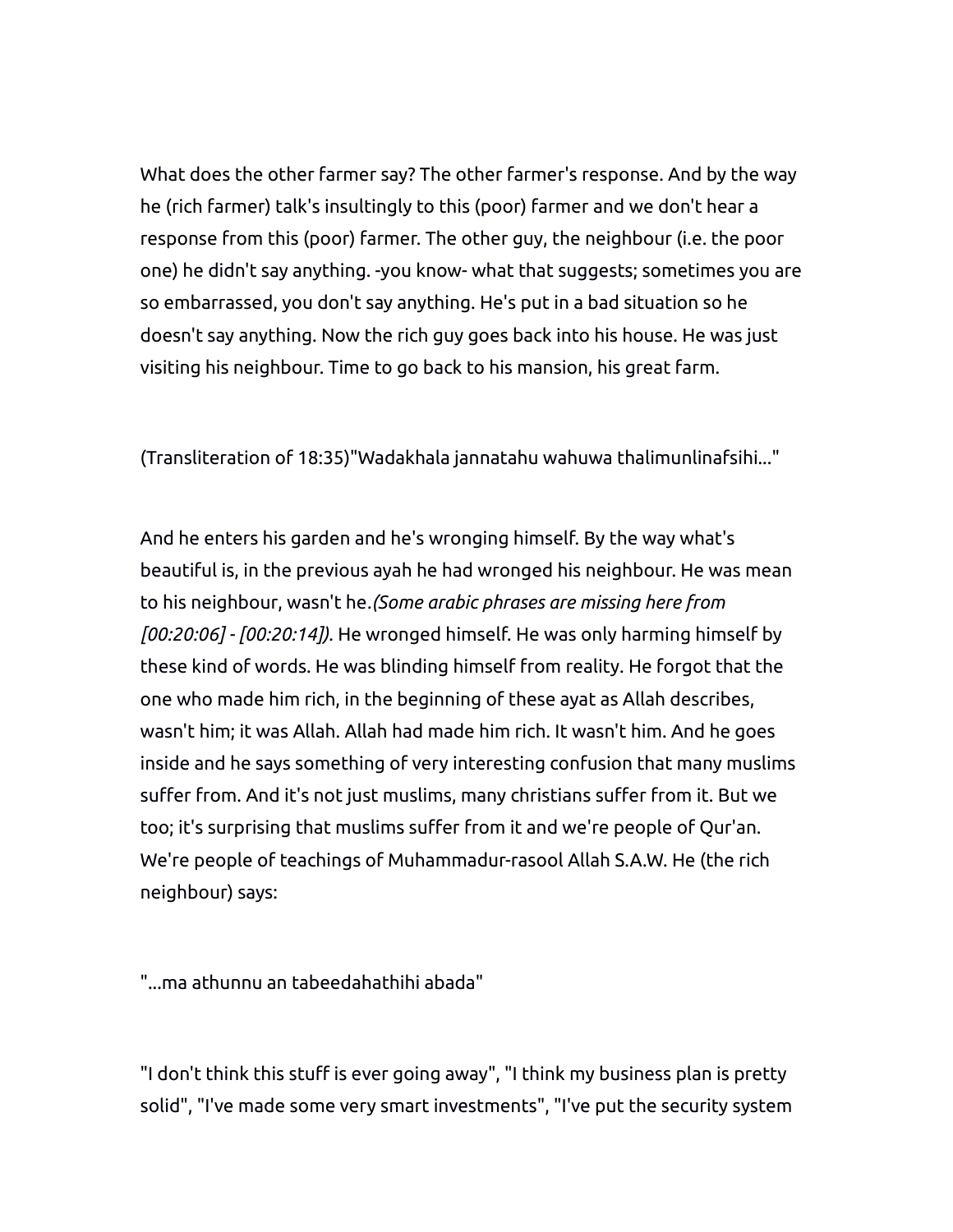in place", "The employees are just where they need to be", "The financial projections are made for the next 10 years", "This isn't going anywhere! I've got a stable situation", "I don't think this is going anywhere". And then he adds, this is from what he can see - he doesn't think it's going anywhere, but then he adds:

(Transliteration of 18:36)"Wama athunnu assaAAataqa-ima..."

And yeah "Day of Judgement"!!! "I don't know". "I don't even know it's really gonna happen. "Allah probably said those things to scare us". "He doesn't really mean it". -you know- parents sometime tell their children, "If you...(didn't do this or that)...I'm gonna kill you!". (Children would think,) "Well he's not really gonna kill us!" *(A Phrase Missing Here)* It's okay! It's not gonna be that bad". You know what happens when you get used to a life of luxury you don't wanna even think about the aakhira cause the aakhira is a difficult thing to think about. When the homes are taken away and the earth is flattened and everybody is standing on equal footing and you're being interrogated and you have nothing of this dunya left. Well you get so attached to dunya, it's hard to let go. It's so hard to let go that this guy doesn't even wanna think about the aakhira. And somebody even brings up hellfire, paradise, judgement day - somebody even brings these things (you are like,) "No bro don't talk to me about that stuff. I don't wanna hear it. Can you talk - can you just talk about that later. We all believe that, Okay Thank You". So even if by his tongue he believes, practically he doesn't even wanna enter that thought into his heart. He doesn't want to do it. And he has an interesting rationale that shaytaan has taught him. A way of thinking that shaytaan has taught him. This rationalization -very interesting- he says:

"...wala-in rudidtu ila rabbee laajidannakhayran minha munqalaba"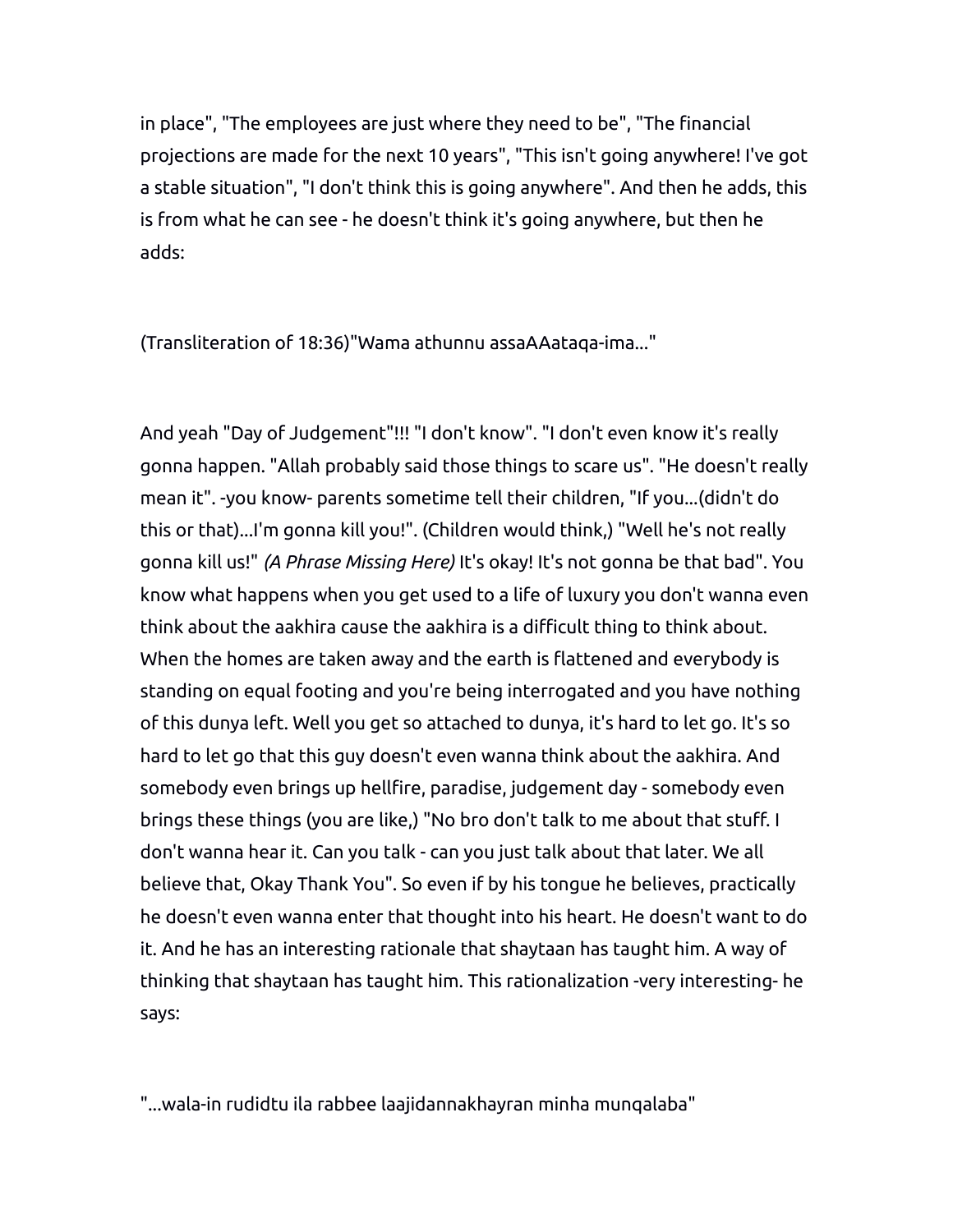"Even if I was taken back to my master, even if I did die, If Allah has given me so much here that must mean that Allah loves me. Cause Allah obviously loves me more than my neighbour; my neighbour (just) look at him! He is in debt. He barely has a farm. He has no helpers. He's getting old. But look at me (and see) Allah has given me this, this, this. Allah has hooked me up so much here, that must mean Allah likes me so much that when I go- if He gave me this much in dunya, He's got way better for me in the aakhira. He's gonna give me just jannah on top of jannah in aakhira if this is what I'm getting in dunya. In other words, he assumes that the life he enjoys here must be some kind of a glimpse for the life he's going to enjoy in the next life. By the way this is a modern *(A word missing here)* idea. It is a modern Christian idea too. In many churches, you are taught: "go get a promotion- get a better job- take out a second mortgage -you know- work, work and work and get the nice car cause Jesus wants you to get it. That's a sign that the Lord loves you; The more you have, the more you acquire".

In our deen, we do not condemn the acquisition of wealth. We do not look down upon those who are wealthy. And we don't look down upon those who are poor because wealth and poverty are both tests from Allah. Neither of them are good or evil. There is no (the idea that) some wealthy people are evil or poor people are righteous. There is no such thing. Some of the greatest Sahaba (were) extremely wealthy and some of the greatest Sahaba (were) extremely poor. We don't have that standard. We don't judge it by that. But when you start thinking how Allah thinks of you is based on what you enjoy in this life, then you are in the depths of confusion.

"...wala-in rudidtu ila rabbee laajidannakhayran minha munqalaba"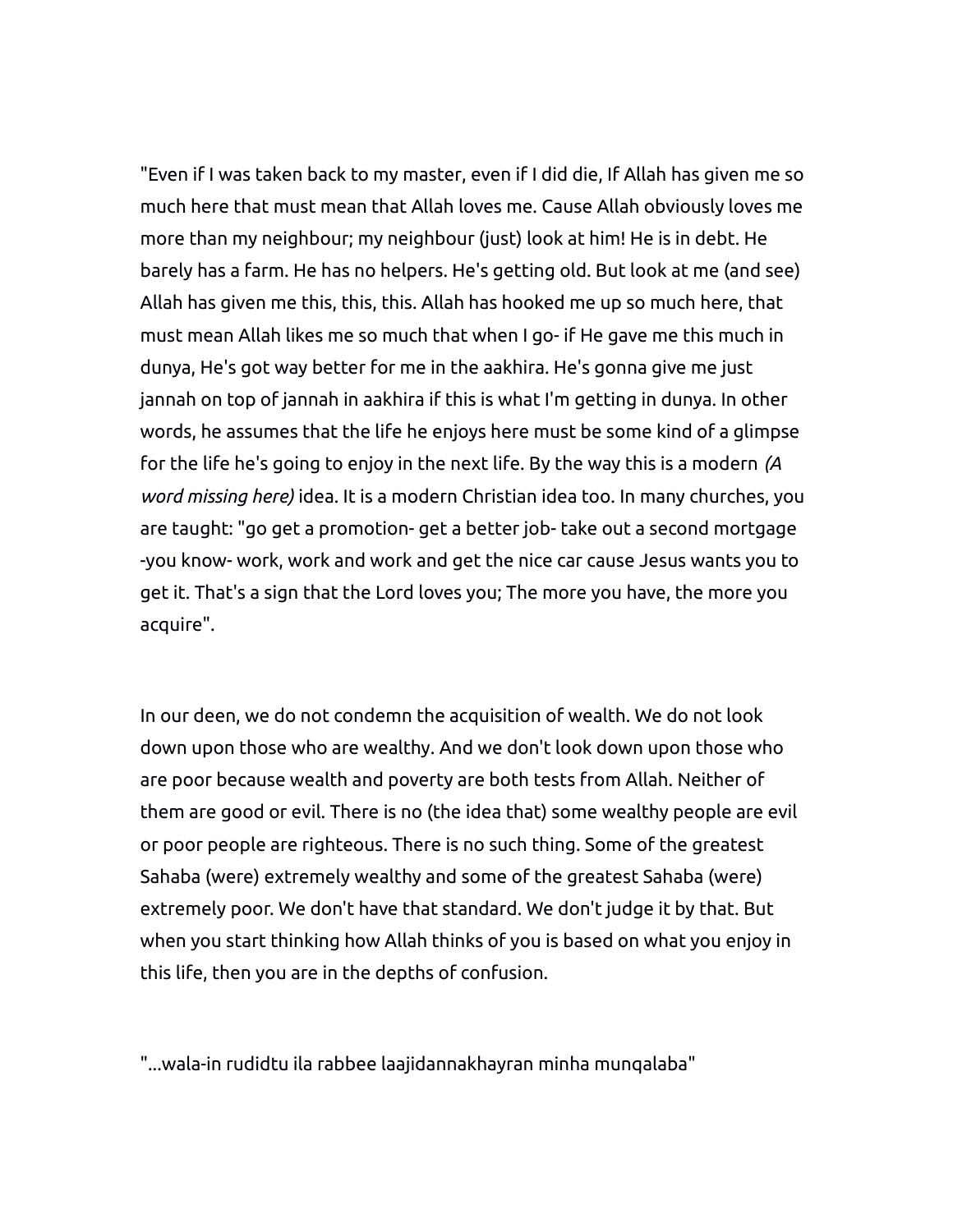"I will definitely find better than this over there. That's my - that's a stock process." Now finally when his religious ideas are getting confused, at this point his neighbour feels like he should say something. See this neighbour, his righteousness has been shown in that, when he was insulted , he didn't say anything. But when the guy (rich neighbour) started having wrong ideas about Allah, then he felt compelled to speak. And he answered him. And he says:

(Tranliteration of 18:37) "Qala lahu sahibuhu wahuwa yuhawiruh..."

And he didn't even just give him a lecture. He, you know, maybe invited him a second time. Now they are just chit chatting and talking. And in the middle of the conversation, he slips some advice in. So just like he had slipped insult (to) him, his neighbour (the poor one) is now slipping an advice in the middle of conversation. And he says:

"...akafarta billathee khalaqaka min turabinthumma min nutfatin thumma sawwaka rajulan"

"Are you completely in denying of the one who made you from dirt!!!"- "Then he made you into a droplet - a filthy droplet" - "Then he turned you into a man". In other words, you were nothing. You talk about your farm being only thing you yourself were nothing, you were dirt. Allah put you in this position himself. "Are you forgetting who put you here!!!". Well how could that happen to you.

(Tranliteration of 18:38) "Lakinna huwa Allahu rabbee..."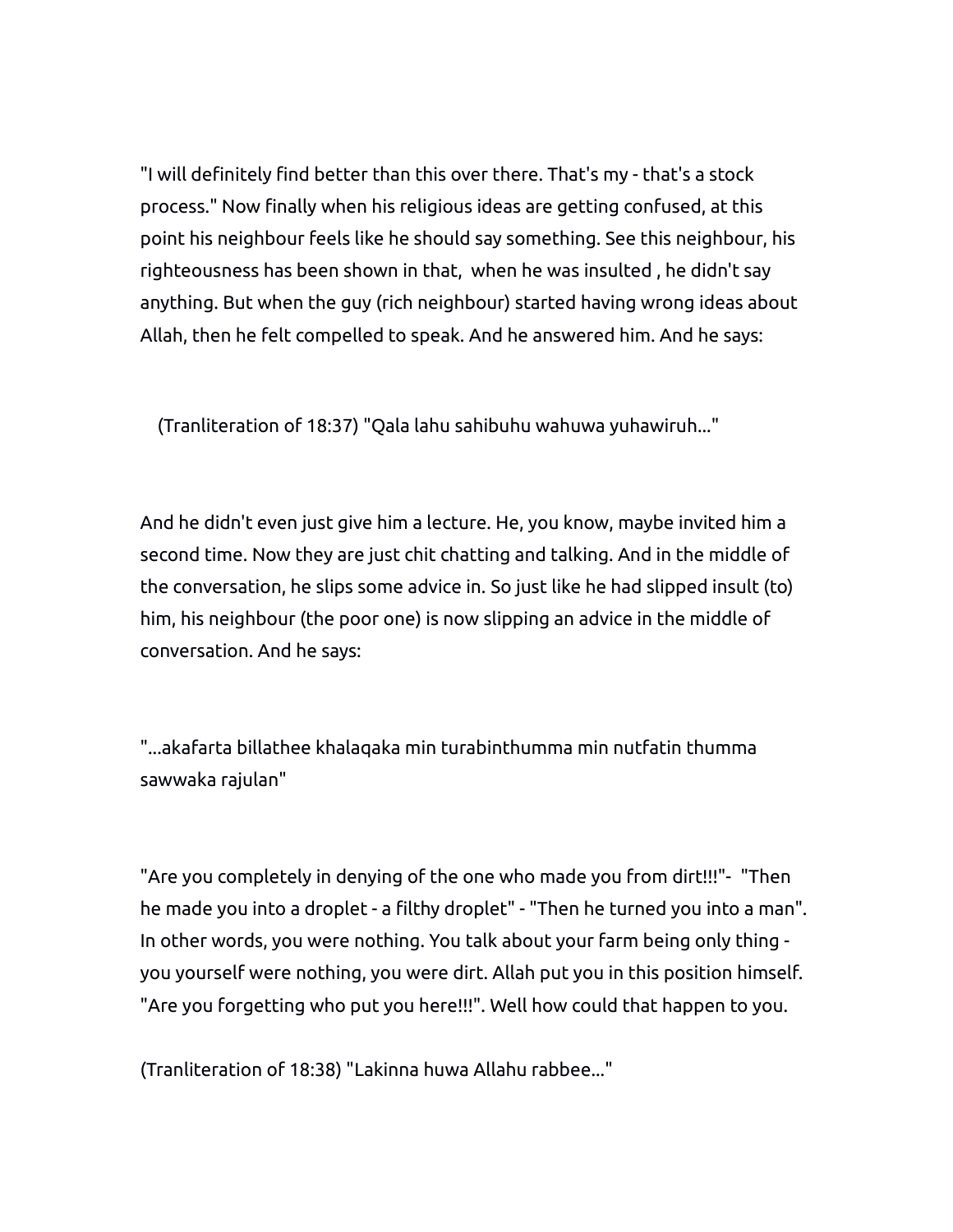"No that - that's Allah, my master."

It's beautiful, right, so when he's giving "naseehah" - he's giving advice he doesn't say "Lakinna huwa Allahu rab**buk**" (i.e) "He's your master". No. He said "rab**bi**". I'm not even talking about you, oh see. *Nafsi Awalan.* I'm advising myself. I'm just saying He's my master.

"...walaoshriku birabbee ahada"

"And I've decided not to do shirk with Allah". He doesn't say to him "Latushrik bi rabbik" (i.e) "Don't do shirk". He doesn't talk to him that way. He still talks about himself - well that's part of his humility. You know, he's just showing by example. "I, I can't do shirk". "I can't say that whatever I have is because of - my aakhira is guaranteed. I can't (just say) shirk. I would never do shirk. I'm not saying you are doing it but I just can't do it". He points it to himself:

"...laoshriku birabbee ahada"

And then he said:

(Transliteration of 18:39) "Walawla ith dakhalta jannatakaqulta ma shaa Allahu la quwwata illabillahi in tarani ana aqalla minka malanwawalada"

"What was so wrong with you just entered your garden - as you walked into your amazing property - if you just looked around and said *MashaAllah -*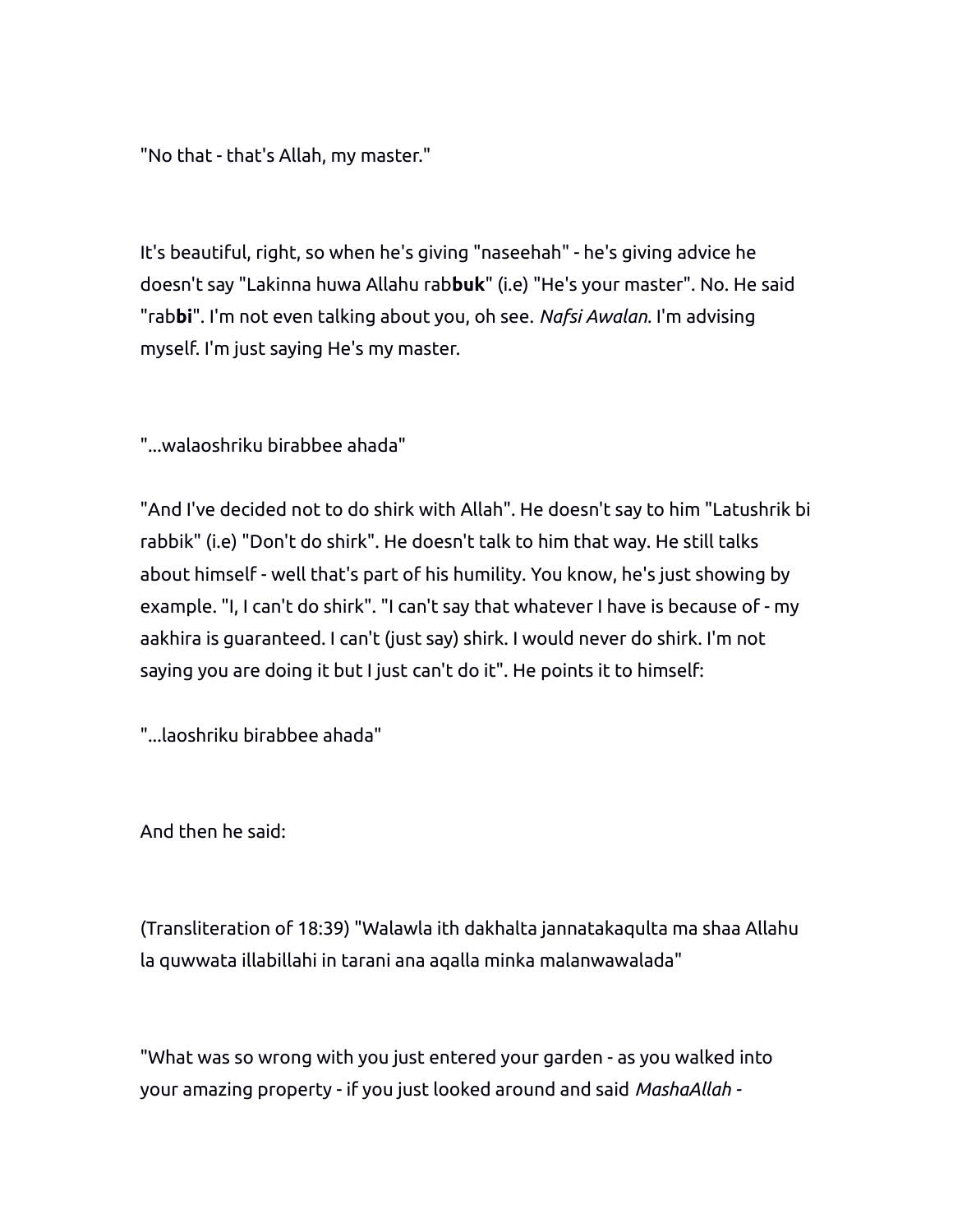## *Whatever Allah Wills"*

And we usually say mashaAllah without even realizing what we are saying. Usually we see a nice guy (we say) *Well MashaAllah. (Some examples missing).*  Well *mashaAllah* also means something else; Allah decided that he will give me this rizq. Allah decided my neighbor will have less dunya. He'll have less rizq in this world. That's all according to Allah's plan. I know that Allah makes his plans. That's not up to me, that's up to Allah Azzawajal. I can't take credit for what's going on here. This is by the will of Allah. This is what Allah - whatever Allah wants. And when you say "Whatever Allah Wants", you recognize that nothing here is permanent if Allah doesn't want it to be. You cannot make guarantees. (Transliteration of 18:35) "...an tabeedahathihi abada" (i.e) "This will never go away" (You cannot say like that) Cause it's not up to you, it's up to the will of Allah. Why couldn't you talk like that!!! Why couldn't you humble yourself!!!

(Transliteration of 18:39 Again) "...qulta ma shaa Allahu la quwwata illabillah..."

"There is no force - there is no power at all except in Allah's hands - in the possession of Allah."

## *(Some arabic is missing here)*

"If in fact you did see that I'm worst - and I am, I am not saying that I am not - I have worse than you, I agree - (I have worse worse manpower than you - I know it doesn't sound like you do) I don't have any support - I don't deny that but I am saying if you saw that you should have said 'That's what Allah wills' "

Some people, He gives sons - some people He doesn't give sons - (To some)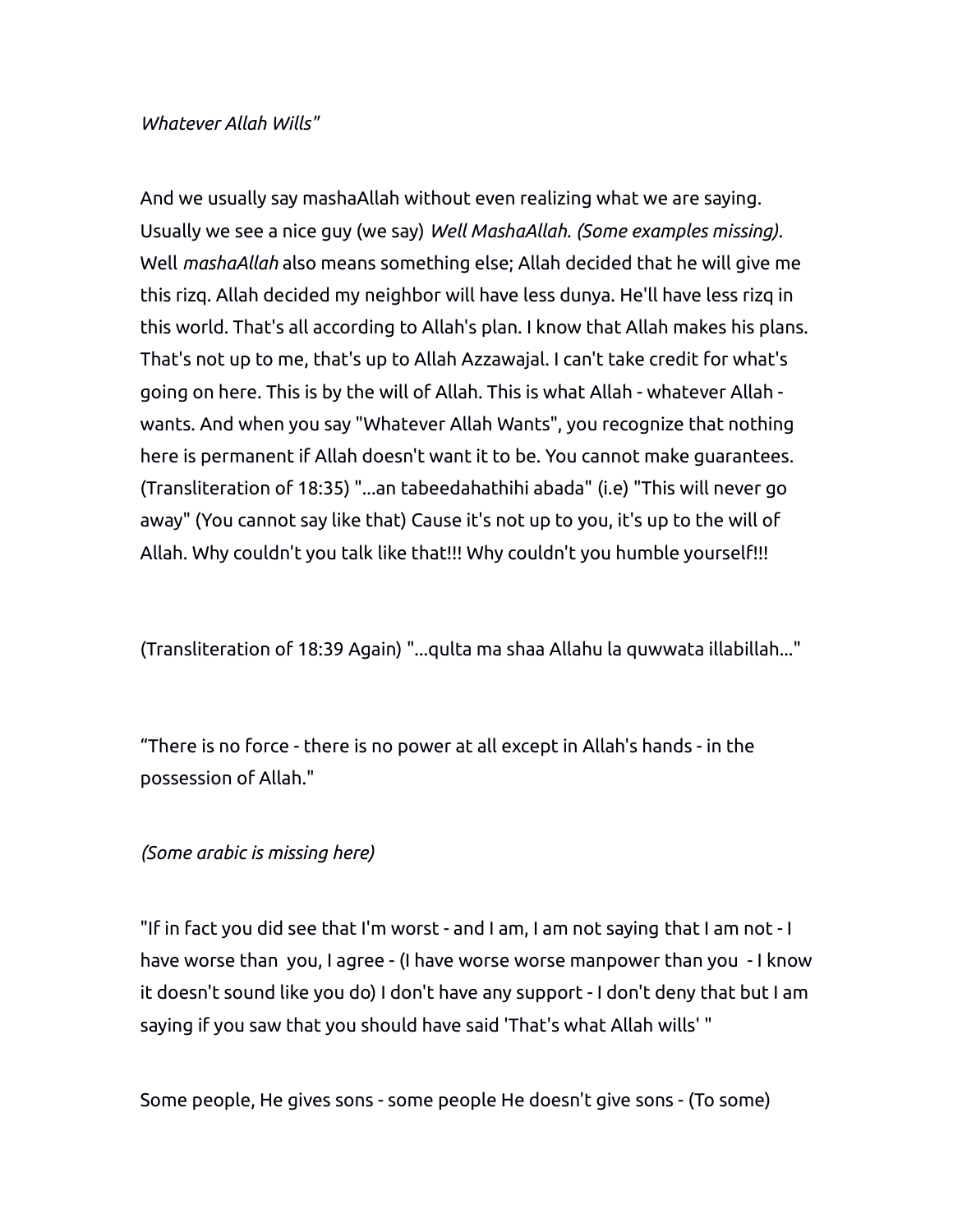People He Gives wealth - (To) Other people, He doesn't give wealth - How many people in our audience today subhanAllah they are unemployed. They are looking for work. And they have good resumes. They have experience - they have good qualifications and they are applying and maybe barely even getting a call for an interview. And they can't find a job. And then there are people who (don't) even have the qualifications you have. But Allah decided they are gonna find a job and they are gonna get paid 3 times the salary you are looking for. It's up to Allah Azzawajal. We make the effort, but the power belongs in Allah's hands. He (means any person) can't forget that.

That's the very essence of materialism. Materialism means we put our trust in things. We put our trust in things like our resume. Or the money in the bank, the property. *(A word or two is missing here)* Our real trust has to be with Allah Azzawajal. Our imaan is not just something we say with our tongues. It's a state of mind. It's a way to think. That's what we are being (taught) here in these ayat.

And so as I reach my conclusion, I wanna share with you - he gave an advice and said "You better watch it . It might be just to teach you a lesson"

(Transliteration of 18:40) "FaAAasa rabbee an yu/tiyani khayranmin jannatika..."

"Very possible for my master to give (me) a garden like yours. Allah could make me wealthy too"

"...wayursila AAalayha husbananmina assama-i fatusbiha saAAeedanzalaqa"

"Or it could be (that there comes some kind of timely destruction from the sky)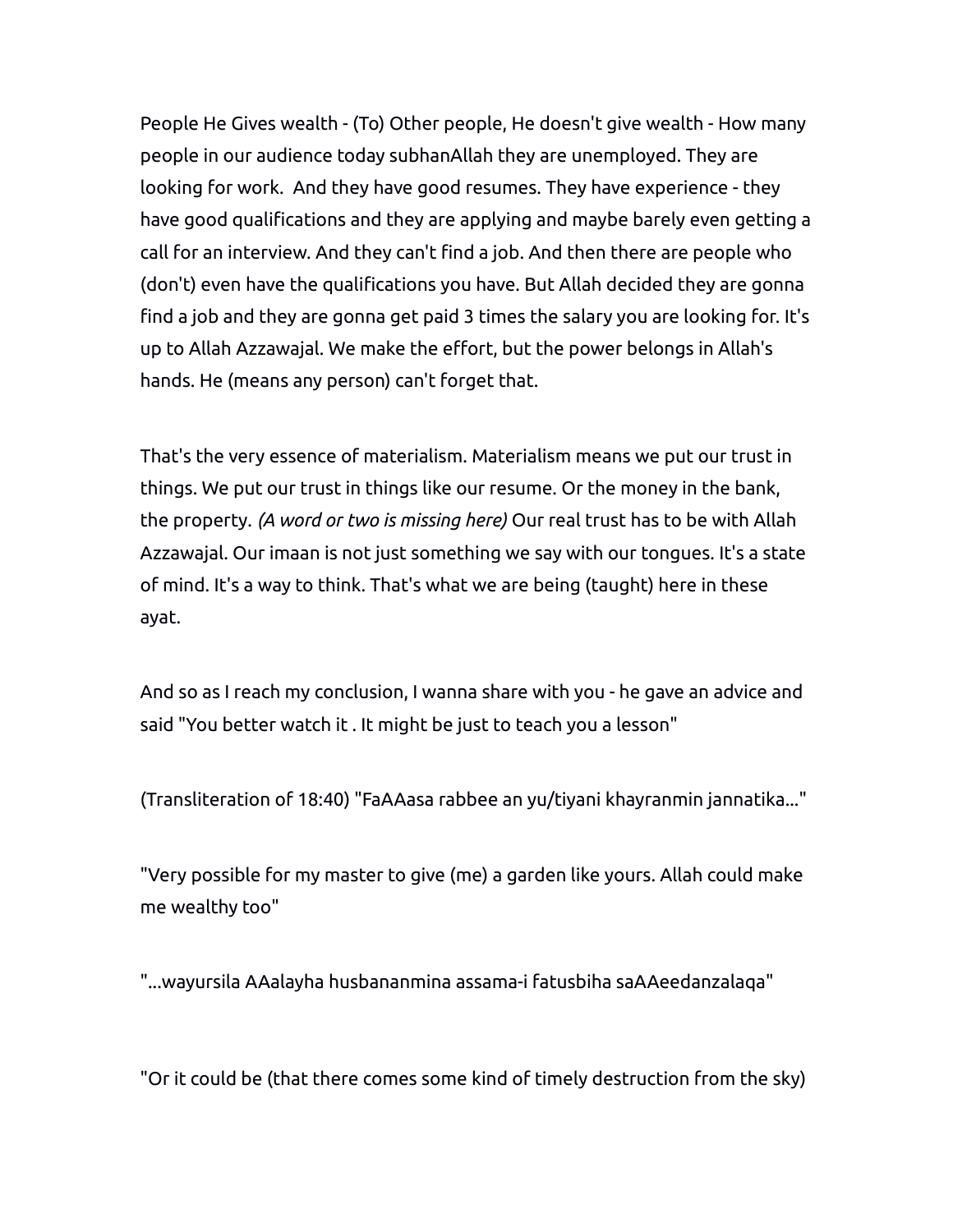and He will completely eliminate your garden - there'll be nothing left."

(Transliteration of 18:41) "Aw yusbiha maohaghawran falan tastateeAAa lahu talaba"

"Or the water up, it is gonna sink in". Remember we had a river going in between. It could be the river that sinks in, and you won't be able to dig it and find it. You won't know where it went. That could happen too. Watch out. Don't mess with Allah Azzawajal. Be grateful for what you have. And what happens in the very next ayah – you know when Allah hears the word(s) of a believer, especially the dua of the mazloom. It's not even a dua it's (*word missing here*) – it might happen. But Allah Azzawajal hears it and he says:

(Transliteration of 18:42) "Waoheeta bithamarihi "

"And his entire farm was surrounded" meaning surrounded by the punishment of Allah. His fruit was surrounded. you know.

"...faasbahayuqallibu kaffayhi AAala ma anfaqa feeha"

He was just left standing there, turning his hands like this, looking at his investment "Oh my God! What's happened here!!!" He's just standing outside going crazy. He doesn't even know what to do. His hands are just - you ever see people that are really stressed out, they don't know what to do with their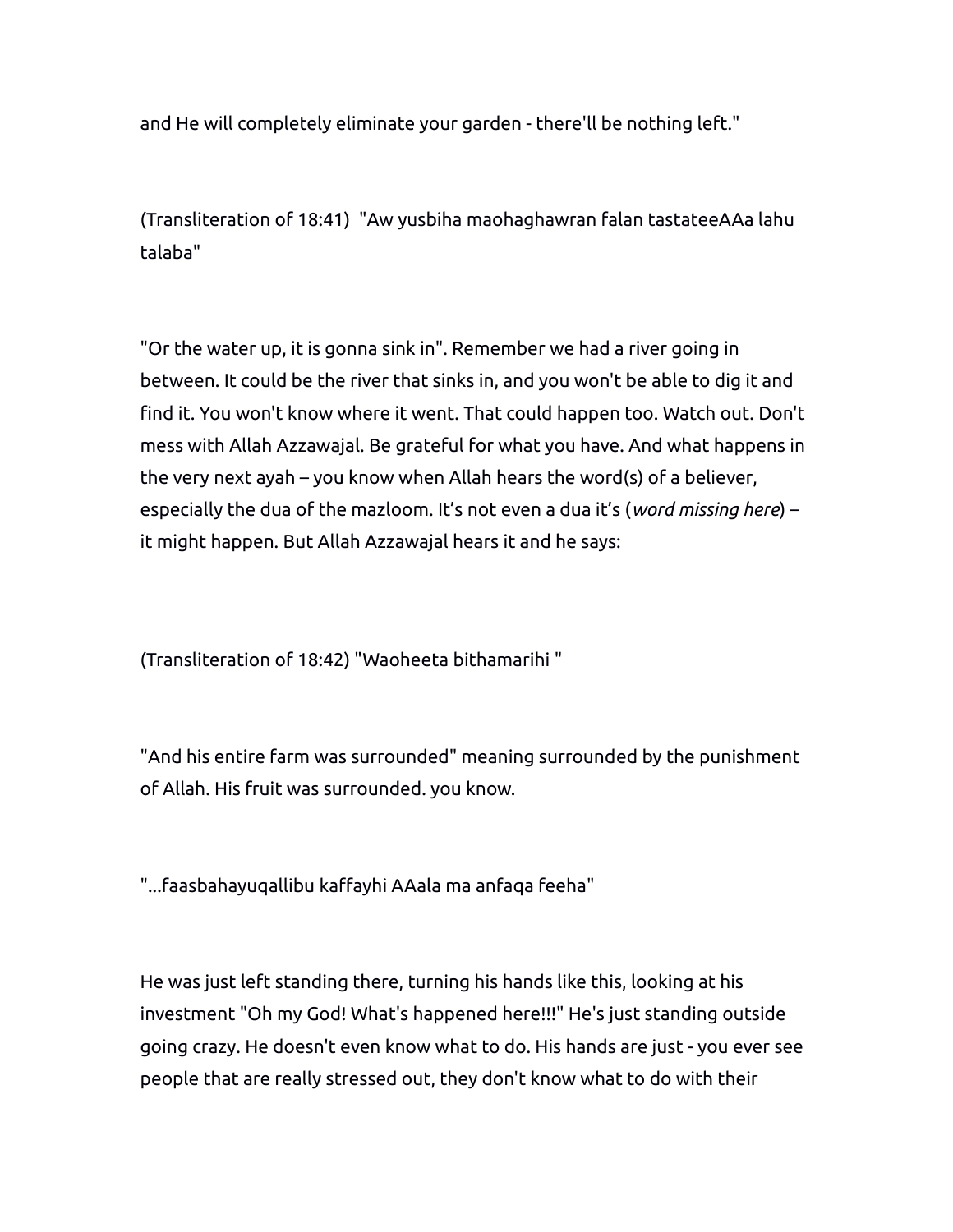hands -you know- and their hands are like this - they are putting it behind their back. "...yuqallibu kaffayhi AAala ma anfaqa feeha..."

One of the most incredible thing(s):

"...wahiya khawiyatun AAala AAurooshiha..."

Well "auroosh" in the Arabic language are the - remember I told you the delicate sticks you put in the ground to keep the plants up - Allah says the garden was turned over on it's sticks. In other words those palm trees that are supposed to protect those plants - Allah made those palm trees fall on the very things that they are supposed to protect. His security system was his destruction system. That's what Allah's plan was. "...wahiya khawiyatun AAala AAurooshiha..." And all of this scene - like a terrible thing had happened. Right. But the ending of the story is beautiful. Because in this dunya if you make tauba, it's a good thing. If you have to lose all of your wealth but you gain Allah, that's a good gain. That's a good gain. You didn't lose. At the end of it all, he says:

"...ya laytanee lam oshrik birabbee ahada"

"Oh if only I hadn't done shirk - if only I hadn't associated with Allah my confidence in this material wealth - if only I hadn't become a materialist" In other words, he regrets his shirk. In other words, he comes back to the right way. And that is a gift from Allah. What am I trying to say to you; the muslim world today, and all of us - Allah Azzawajal has given us many blessings and He